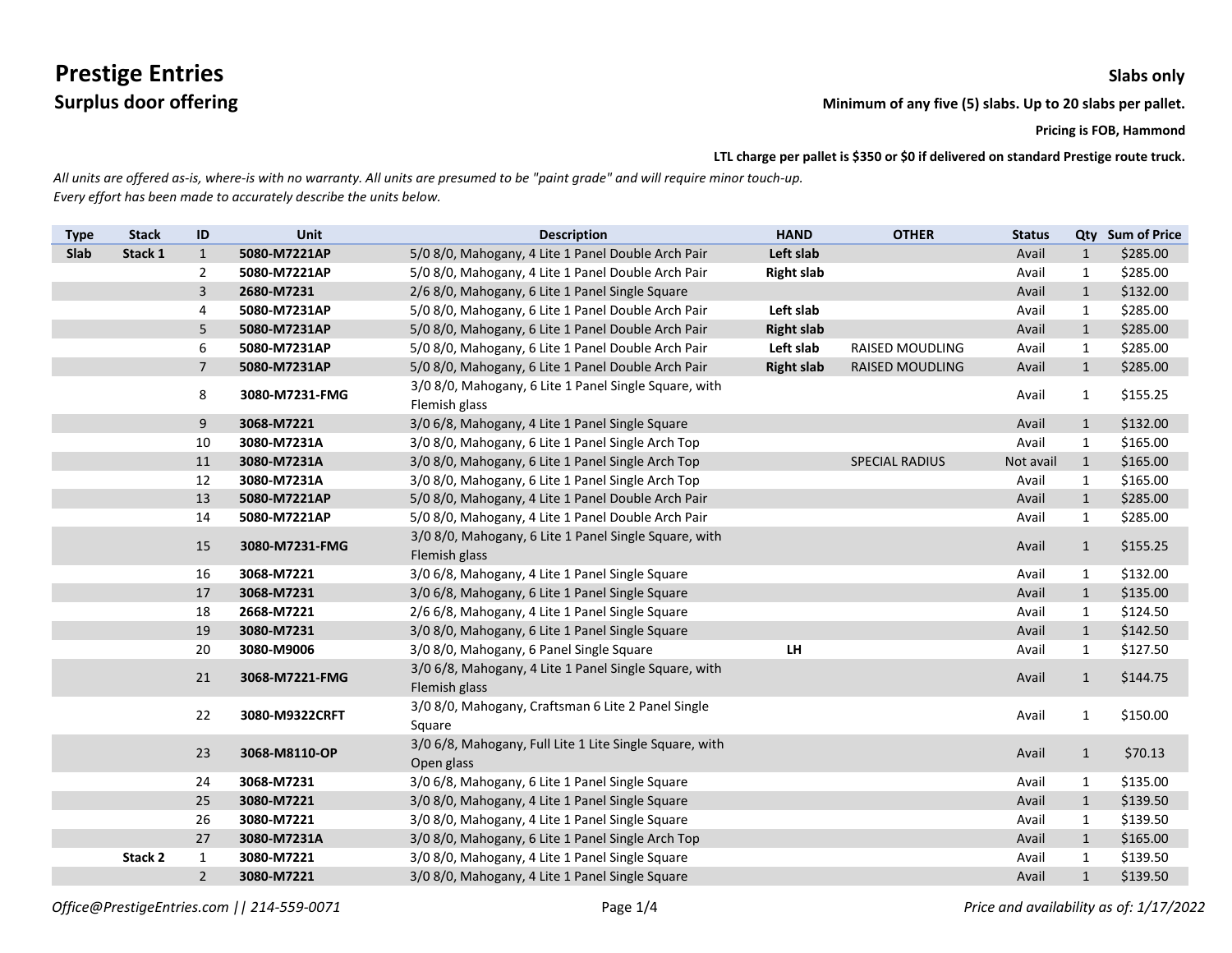**Surplus door offering Minimum** of any five (5) slabs. Up to 20 slabs per pallet.

**Pricing is FOB, Hammond**

**LTL charge per pallet is \$350 or \$0 if delivered on standard Prestige route truck.**

| <b>Type</b> | <b>Stack</b> | ID             | <b>Unit</b>         | <b>Description</b>                                                                                      | <b>HAND</b> | <b>OTHER</b>       | <b>Status</b> |              | Qty Sum of Price |
|-------------|--------------|----------------|---------------------|---------------------------------------------------------------------------------------------------------|-------------|--------------------|---------------|--------------|------------------|
| Slab        | Stack 2      | 3              | 3068-M7231          | 3/0 6/8, Mahogany, 6 Lite 1 Panel Single Square                                                         |             | <b>NEEDS GLASS</b> | Avail         | 1            | \$135.00         |
|             |              | $\overline{4}$ | 3068-M9006          | 3/0 6/8, Mahogany, 6 Panel Single Square                                                                |             |                    | Avail         | $\mathbf{1}$ | \$112.50         |
|             |              | 5              | 2680-M7231          | 2/6 8/0, Mahogany, 6 Lite 1 Panel Single Square                                                         |             |                    | Avail         | 1            | \$132.00         |
|             |              | 6              | 3080-M7231          | 3/0 8/0, Mahogany, 6 Lite 1 Panel Single Square                                                         | LH          | <b>DBL BORE</b>    | Avail         | $\mathbf{1}$ | \$142.50         |
|             |              | $\overline{7}$ | 3080-M7231          | 3/0 8/0, Mahogany, 6 Lite 1 Panel Single Square                                                         | <b>RH</b>   | <b>DBL BORE</b>    | Avail         | $\mathbf{1}$ | \$142.50         |
|             |              | 8              | 3068-M7180-OP       | 3/0 6/8, Mahogany, Modern 8 Lite Single Square, with<br>Open glass                                      | LH          | <b>DBL BORE</b>    | Avail         | $\mathbf{1}$ | \$142.50         |
|             |              | 9              | 3068-M7180-FMG      | 3/0 6/8, Mahogany, Modern 8 Lite Single Square, with<br>Flemish glass                                   |             |                    | Avail         | $\mathbf{1}$ | \$210.00         |
|             |              | 10             | 3080-M8111-DG03     | 3/0 8/0, Mahogany, 3/4 lite with decorative glass 1 Lite 1<br>Panel Single Square                       |             |                    | Avail         | $\mathbf{1}$ | \$140.25         |
|             |              | 11             | 3080-M8111-DG03     | 3/0 8/0, Mahogany, 3/4 lite with decorative glass 1 Lite 1<br>Panel Single Square                       |             |                    | Avail         | $\mathbf{1}$ | \$140.25         |
|             |              | 12             | 3080-M8111-DG03     | 3/0 8/0, Mahogany, 3/4 lite with decorative glass 1 Lite 1<br>Panel Single Square                       |             |                    | Avail         | $\mathbf{1}$ | \$140.25         |
|             |              | 13             | 3080-M8111-DG03     | 3/0 8/0, Mahogany, 3/4 lite with decorative glass 1 Lite 1<br>Panel Single Square                       |             |                    | Avail         | $\mathbf{1}$ | \$140.25         |
|             |              | 14             | 3080-M8111-DG03     | 3/0 8/0, Mahogany, 3/4 lite with decorative glass 1 Lite 1<br>Panel Single Square                       |             |                    | Avail         | $\mathbf{1}$ | \$140.25         |
|             |              | 15             | 2080-M7132          | Custom - 3 lite, 2 panel with flat glass                                                                |             |                    | Avail         | 1            | \$75.00          |
|             |              | 16             | 3080-M7231A         | 3/0 8/0, Mahogany, 6 Lite 1 Panel Single Arch Top                                                       |             |                    | Avail         | $\mathbf{1}$ | \$165.00         |
|             |              | 17             | 3080-M8111-OP       | 3/0 8/0, Mahogany, 3/4 lite 1 Lite 1 Panel Single Square,<br>with Open glass                            | LH          |                    | Avail         | $\mathbf{1}$ | \$86.70          |
|             |              | 18             | 3080-M8111-OP       | 3/0 8/0, Mahogany, 3/4 lite 1 Lite 1 Panel Single Square,<br>with Open glass                            | <b>RH</b>   |                    | Avail         | 1            | \$86.70          |
|             |              | 19             | 3080-M8111-OP       | 3/0 8/0, Mahogany, 3/4 lite 1 Lite 1 Panel Single Square,<br>with Open glass                            |             |                    | Avail         | $\mathbf{1}$ | \$86.70          |
|             |              | 20             | 3080-M8111-COG-GR04 | 3/0 8/0, Mahogany, 3/4 lite with Grille and Glass, 1 Lite 1<br>Panel Single Square, with Cotswold glass |             |                    | Avail         | $\mathbf{1}$ | \$165.75         |
|             |              | 21             | 3080-M8111-DG04     | 3/0 8/0, Mahogany, 3/4 lite with decorative glass 1 Lite 1<br>Panel Single Square                       | <b>LH</b>   |                    | Avail         | $\mathbf{1}$ | \$140.25         |
|             |              | 22             | 3080-M8111-OP       | 3/0 8/0, Mahogany, 3/4 lite 1 Lite 1 Panel Single Square,<br>with Open glass                            | <b>RH</b>   |                    | Avail         | $\mathbf{1}$ | \$86.70          |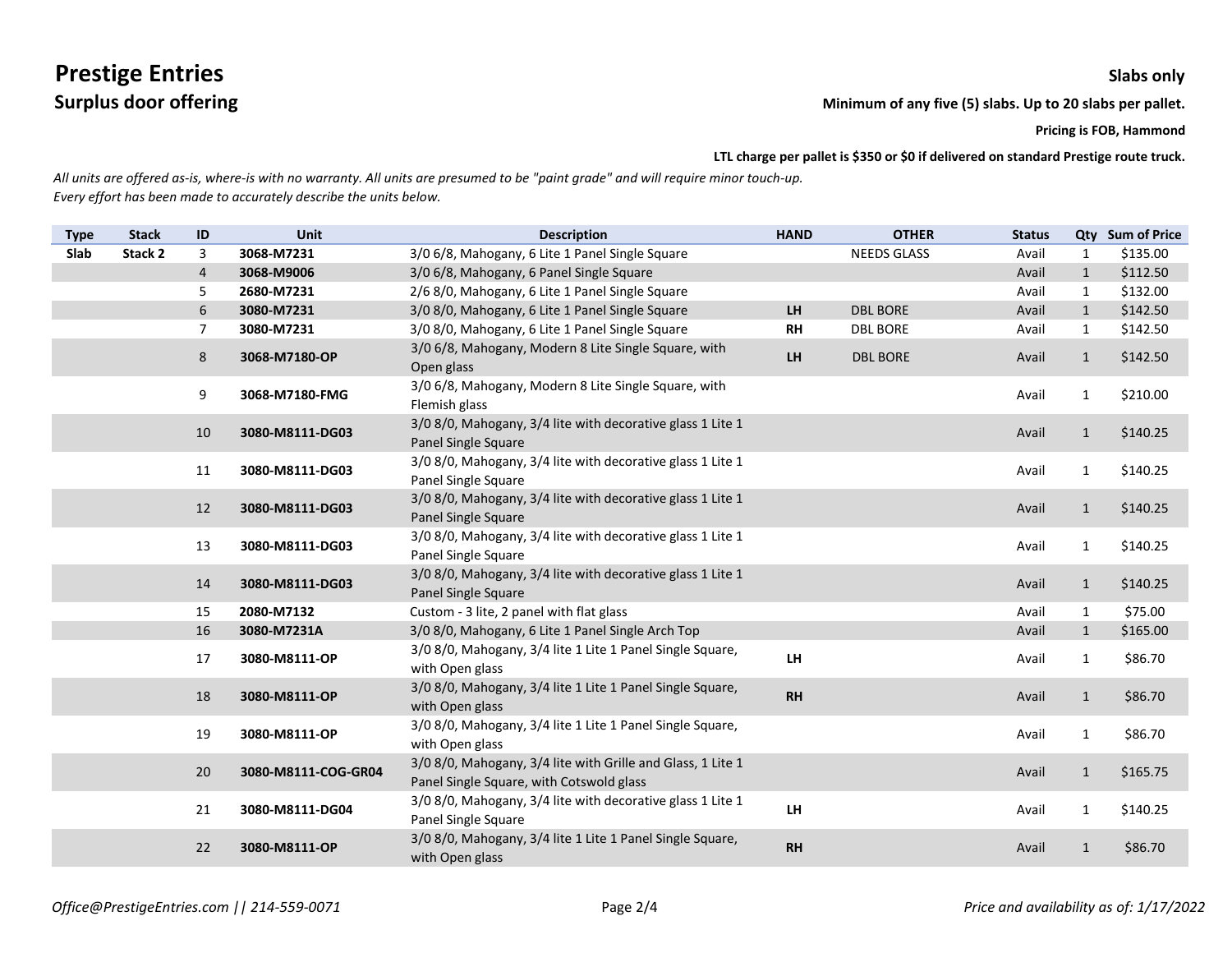**Surplus door offering Minimum** of any five (5) slabs. Up to 20 slabs per pallet.

**Pricing is FOB, Hammond**

**LTL charge per pallet is \$350 or \$0 if delivered on standard Prestige route truck.**

| <b>Type</b> | <b>Stack</b> | ID | Unit            | <b>Description</b>                                                           | <b>HAND</b> | <b>OTHER</b>           | <b>Status</b> |              | Qty Sum of Price |
|-------------|--------------|----|-----------------|------------------------------------------------------------------------------|-------------|------------------------|---------------|--------------|------------------|
| Slab        | Stack 2      | 23 | 3080-M8111-OP   | 3/0 8/0, Mahogany, 3/4 lite 1 Lite 1 Panel Single Square,<br>with Open glass |             | <b>REMOVE DG GLASS</b> | Not avail     | $\mathbf{1}$ | \$86.70          |
|             |              | 24 | 2880-M8111-OP   | 2/8 8/0, Mahogany, 3/4 lite 1 Lite 1 Panel Single Square,<br>with Open glass |             |                        | Avail         | $\mathbf{1}$ | \$86.70          |
|             |              | 25 | 2868-M7221      | 2/8 6/8, Mahogany, 4 Lite 1 Panel Single Square                              |             | <b>RAISED MOUDLING</b> | Avail         | $\mathbf{1}$ | \$124.50         |
|             |              | 26 | 5080-M7231AP    | 5/0 8/0, Mahogany, 6 Lite 1 Panel Double Arch Pair                           |             | SINGLE - NO CHARGE     | Not avail     | $\mathbf{1}$ | \$285.00         |
|             |              | 27 | 3080-M7231A-FMG | 3/0 8/0, Mahogany, 6 Lite 1 Panel Single Arch Top, with<br>Flemish glass     |             |                        | Avail         | $\mathbf{1}$ | \$177.75         |
|             |              | 28 | 3080-M7231A-FMG | 3/0 8/0, Mahogany, 6 Lite 1 Panel Single Arch Top, with<br>Flemish glass     |             |                        | Avail         | $\mathbf{1}$ | \$177.75         |
|             |              | 29 | 3080-M8111-OP   | 3/0 8/0, Mahogany, 3/4 lite 1 Lite 1 Panel Single Square,<br>with Open glass |             | <b>REMOVE DG GLASS</b> | Not avail     | $\mathbf{1}$ | \$86.70          |
|             |              | 30 | 2680-M7221      | 2/6 8/0, Mahogany, 4 Lite 1 Panel Single Square                              |             |                        | Avail         | $\mathbf{1}$ | \$129.00         |
|             |              | 31 | 3080-M7231-FMG  | 3/0 8/0, Mahogany, 6 Lite 1 Panel Single Square, with<br>Flemish glass       |             |                        | Avail         | $\mathbf{1}$ | \$155.25         |
|             |              | 32 | 3080-M7231      | 3/0 8/0, Mahogany, 6 Lite 1 Panel Single Square                              |             |                        | Avail         | $\mathbf{1}$ | \$142.50         |
|             |              | 33 | 3080-M9322CRFT  | 3/0 8/0, Mahogany, Craftsman 6 Lite 2 Panel Single<br>Square                 |             |                        | Avail         | $\mathbf{1}$ | \$150.00         |
|             |              | 34 | 2868-M7231      | 2/8 6/8, Mahogany, 6 Lite 1 Panel Single Square                              | <b>RH</b>   |                        | Avail         | $\mathbf{1}$ | \$127.50         |
|             |              | 35 | 2668-M7221      | 2/6 6/8, Mahogany, 4 Lite 1 Panel Single Square                              |             |                        | Avail         | $\mathbf{1}$ | \$124.50         |
|             |              | 36 | 3080-M7231      | 3/0 8/0, Mahogany, 6 Lite 1 Panel Single Square                              |             |                        | Avail         | $\mathbf{1}$ | \$142.50         |
|             |              | 37 | 3080-M9322CRFT  | 3/0 8/0, Mahogany, Craftsman 6 Lite 2 Panel Single<br>Square                 |             |                        | Avail         | $\mathbf{1}$ | \$150.00         |
|             |              | 38 | 2880-M7231      | 2/8 8/0, Mahogany, 6 Lite 1 Panel Single Square                              |             |                        | Avail         | $\mathbf{1}$ | \$132.00         |
|             |              | 39 | K8DS110V3070    | Knotty pine barn door - X style 3/0 7/0                                      |             |                        | Avail         | $\mathbf{1}$ | \$45.00          |
|             |              | 40 | K8DS210V3670    | Knotty pine barn door - K style 3/6 7/0                                      |             |                        | Avail         | $\mathbf{1}$ | \$51.19          |
|             |              | 41 | K8DS210V2870    | Knotty pine barn door - K style 2/8 7/0                                      |             |                        | Avail         | $\mathbf{1}$ | \$45.00          |
|             |              | 42 | K8DS110V3070    | Knotty pine barn door - X style 3/0 7/0                                      |             |                        | Avail         | $\mathbf{1}$ | \$45.00          |
|             |              | 43 | K8DS220V3070    | Knotty pine barn door - ZZ style 3/0 7/0                                     |             |                        | Avail         | $\mathbf{1}$ | \$45.00          |
|             |              | 44 | K8DS210V3670    | Knotty pine barn door - K style 3/6 7/0                                      |             |                        | Avail         | $\mathbf{1}$ | \$51.19          |
|             |              | 45 | 3680-M7231ST    | 3/6 8/0, Mahogany, 6 Lite 1 Panel Square Top with Top<br>Rail Arch           |             |                        | Avail         | $\mathbf{1}$ | \$187.50         |
|             |              | 46 | 3680-M7231ST    | 3/6 8/0, Mahogany, 6 Lite 1 Panel Square Top with Top<br>Rail Arch           |             |                        | Avail         | $\mathbf{1}$ | \$187.50         |